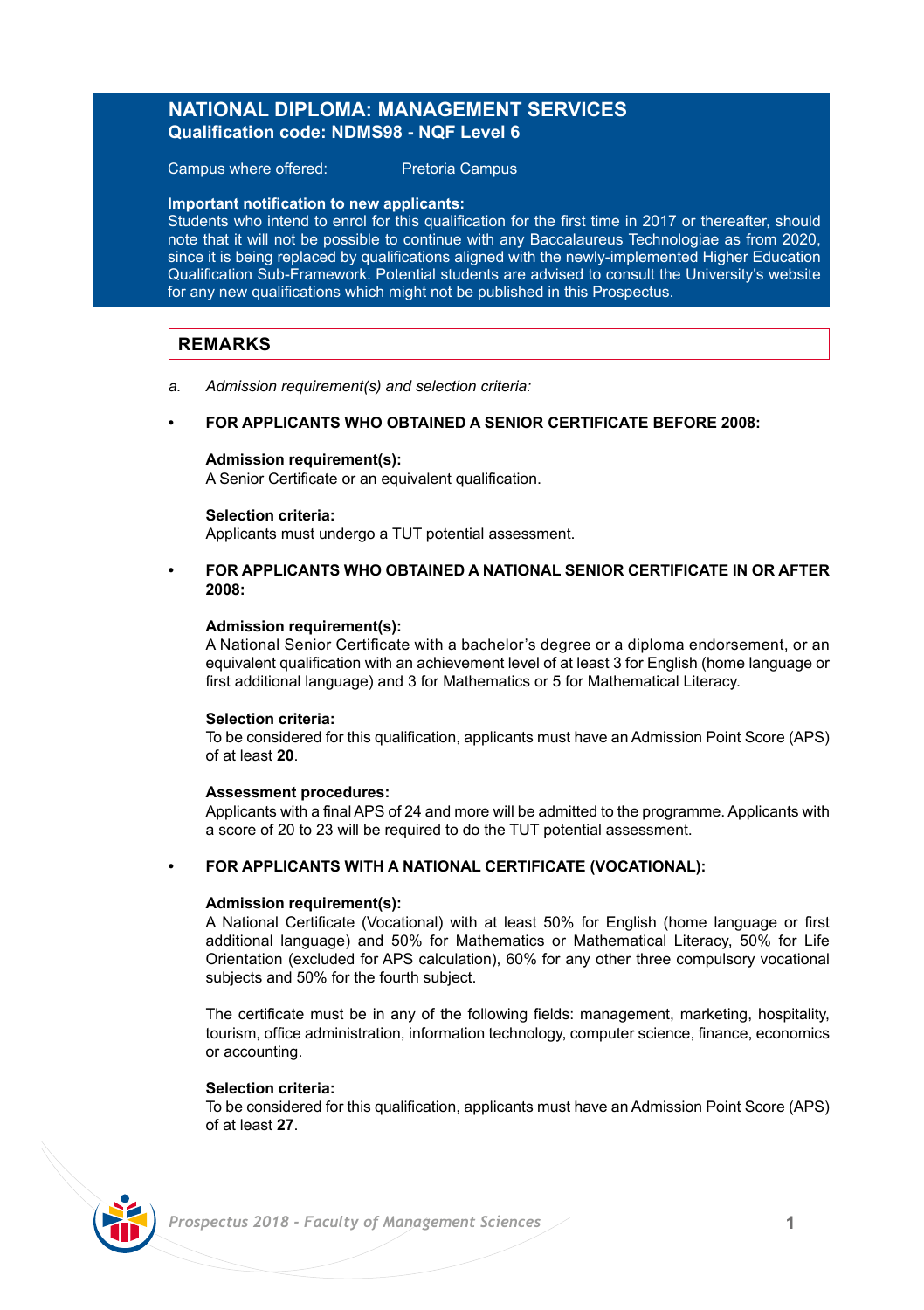- *b. Minimum duration:* Three years.
- *c. Presentation:* Day classes. The subject Organisational Effectiveness III is offered in the form of evening classes.
- *d. Intake for the qualification:* January only.
- *e. Management Services Practice (work-integrated learning):* See Chapter 5 of Students' Rules and Regulations.
- *f. Exclusion and readmission:* See Chapter 2 of Students' Rules and Regulations.
- *g. Recognition of Prior Learning (RPL), equivalence and status:* See Chapter 30 of Students' Rules and Regulations.
- *h. Practical work:* Practical assignments form an integral part of the qualification.
- *i. Subject credits:* Subject credits are shown in brackets after each subject.

# **CURRICULUM**

# **FIRST YEAR**

| <b>CODE</b>    | <b>SUBJECT</b>                    | <b>CREDIT</b> | <b>PREREQUISITE SUBJECT(S)</b> |
|----------------|-----------------------------------|---------------|--------------------------------|
| <b>BMN120T</b> | <b>Business Management I</b>      | (0,200)       |                                |
| ENG120T        | English (A level)                 | (0,200)       |                                |
| OEF150T        | Organisational Effectiveness I    | (0,200)       |                                |
| QTQ100T        | Quantitative Techniques I         | (0,200)       |                                |
|                | TOTAL CREDITS FOR THE FIRST YEAR: | 0.800         |                                |

| <b>SECOND YEAR</b>        |                                                                |                      |                                                                    |  |  |  |
|---------------------------|----------------------------------------------------------------|----------------------|--------------------------------------------------------------------|--|--|--|
| CODE                      | <b>SUBJECT</b>                                                 | <b>CREDIT</b>        | <b>PREREQUISITE SUBJECT(S)</b>                                     |  |  |  |
| <b>BMN230T</b><br>CAE100T | <b>Business Management II</b><br>Costing and Estimating        | (0, 200)<br>(0, 200) | <b>Business Management I</b>                                       |  |  |  |
| OEF240T<br>ORS310B        | Organisational Effectiveness II<br><b>Operational Research</b> | (0,200)<br>(0, 200)  | Organisational Effectiveness I<br><b>Quantitative Techniques I</b> |  |  |  |
| <b>FIRST SEMESTER</b>     |                                                                |                      |                                                                    |  |  |  |
| EUC10AT                   | End-User Computing IA                                          | (0, 100)             |                                                                    |  |  |  |
| <b>SECOND SEMESTER</b>    |                                                                |                      |                                                                    |  |  |  |
| EUC10BT                   | End-User Computing IB                                          | (0, 100)             |                                                                    |  |  |  |
|                           | TOTAL CREDITS FOR THE SECOND YEAR:                             | 1.000                |                                                                    |  |  |  |

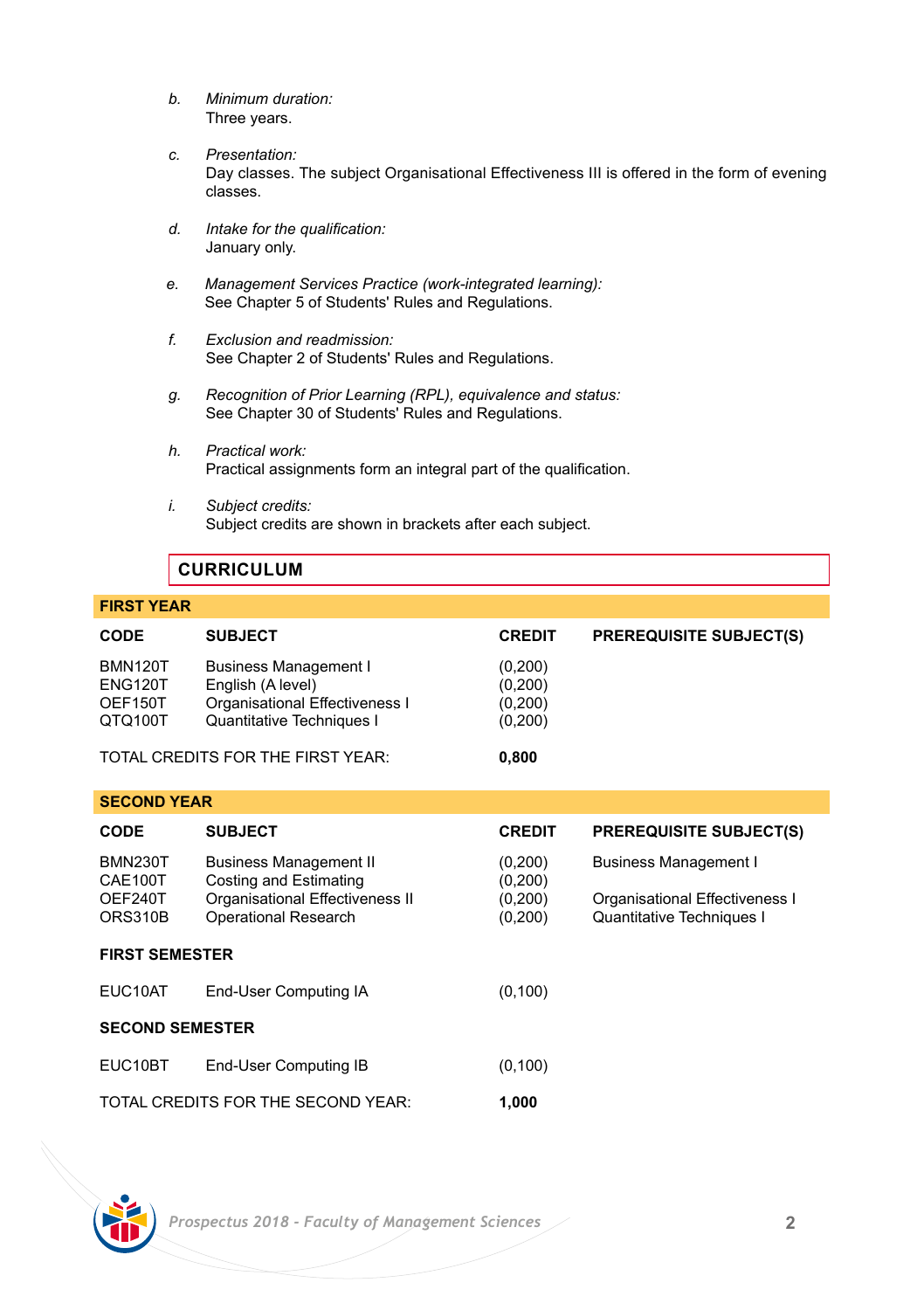| CODE                              | <b>SUBJECT</b>                                                 | <b>CREDIT</b>        | <b>PREREQUISITE SUBJECT(S)</b>  |  |  |
|-----------------------------------|----------------------------------------------------------------|----------------------|---------------------------------|--|--|
| <b>BMN330T</b><br>LLA100T         | <b>Business Management III</b><br>Labour Law                   | (0,250)<br>(0, 250)  | <b>Business Management II</b>   |  |  |
| OEF320T                           | Organisational Effectiveness III                               | (0, 250)             | Organisational Effectiveness II |  |  |
| <b>FIRST SEMESTER</b>             |                                                                |                      |                                 |  |  |
| MSP30AT                           | Management Services Practice A                                 | (0, 125)             |                                 |  |  |
| SAD20AT                           | System Analysis and Design A                                   | (0, 100)             |                                 |  |  |
| <b>SECOND SEMESTER</b>            |                                                                |                      |                                 |  |  |
| MSP30BT<br>SAD20BT                | Management Services Practice B<br>System Analysis and Design B | (0, 125)<br>(0, 100) |                                 |  |  |
|                                   |                                                                |                      |                                 |  |  |
| TOTAL CREDITS FOR THE THIRD YEAR: |                                                                | 1,200                |                                 |  |  |
|                                   | TOTAL CREDITS FOR THE QUALIFICATION:                           | 3.000                |                                 |  |  |

# **SUBJECT/MODULE INFORMATION (OVERVIEW OF SYLLABUS)**

The syllabus content is subject to change to accommodate industry changes. Please note that a more detailed syllabus is available at the Department or in the study guide that is applicable to a particular subject/module. On 13 September 2017, the syllabus content was defined as follows:

### **B**

**THIRD YEAR**

### **BUSINESS MANAGEMENT I (BMN120T) 1 X 3-HOUR PAPER**

# *(Subject custodian: Department of Management and Entrepreneurship)*

A focus on the different management functions of business organisations in the South African environment. It describes how managers should manage resources and activities in such a way that organisations can operate as profitably as possible. (Total tuition time: not available)

# **BUSINESS MANAGEMENT II (BMN230T) 1 X 3-HOUR PAPER**

### *(Subject custodian: Department of Management and Entrepreneurship)*

The financial and operations functions are dealt with comprehensively. Financial Management offers students insight into finance theory and practice with emphasis on financial decision making which will increase the value of the business organisation. Financing decisions of investment, financing and working capital management are dealt with. Operations management gives an overview of the activities of the operations function in the manufacturing and services sectors. (Total tuition time: ± 60 hours)

## **BUSINESS MANAGEMENT III (BMN330T) 1 X 3-HOUR PAPER**

# *(Subject custodian: Department of Management and Entrepreneurship)*

Students acquire a basic knowledge of the principles of marketing management and in-depth study of general management. (Total tuition time: ± 60 hours)

# **C**

## **COSTING AND ESTIMATING (CAE100T) 1 X 3-HOUR PAPER**

*(Subject custodian: Department of Managerial Accounting and Finance)*

The basic methods and some selected techniques of cost accounting for application in the business environment. Cost elements, material costs, labour costs and overheads, job costing and manufacturing statements. The basic methods to calculate the profitability of a manufacturing concern, depreciation of assets, process costing, standard costing, cost-volume-profit analysis and budgets. (Total tuition time: not available)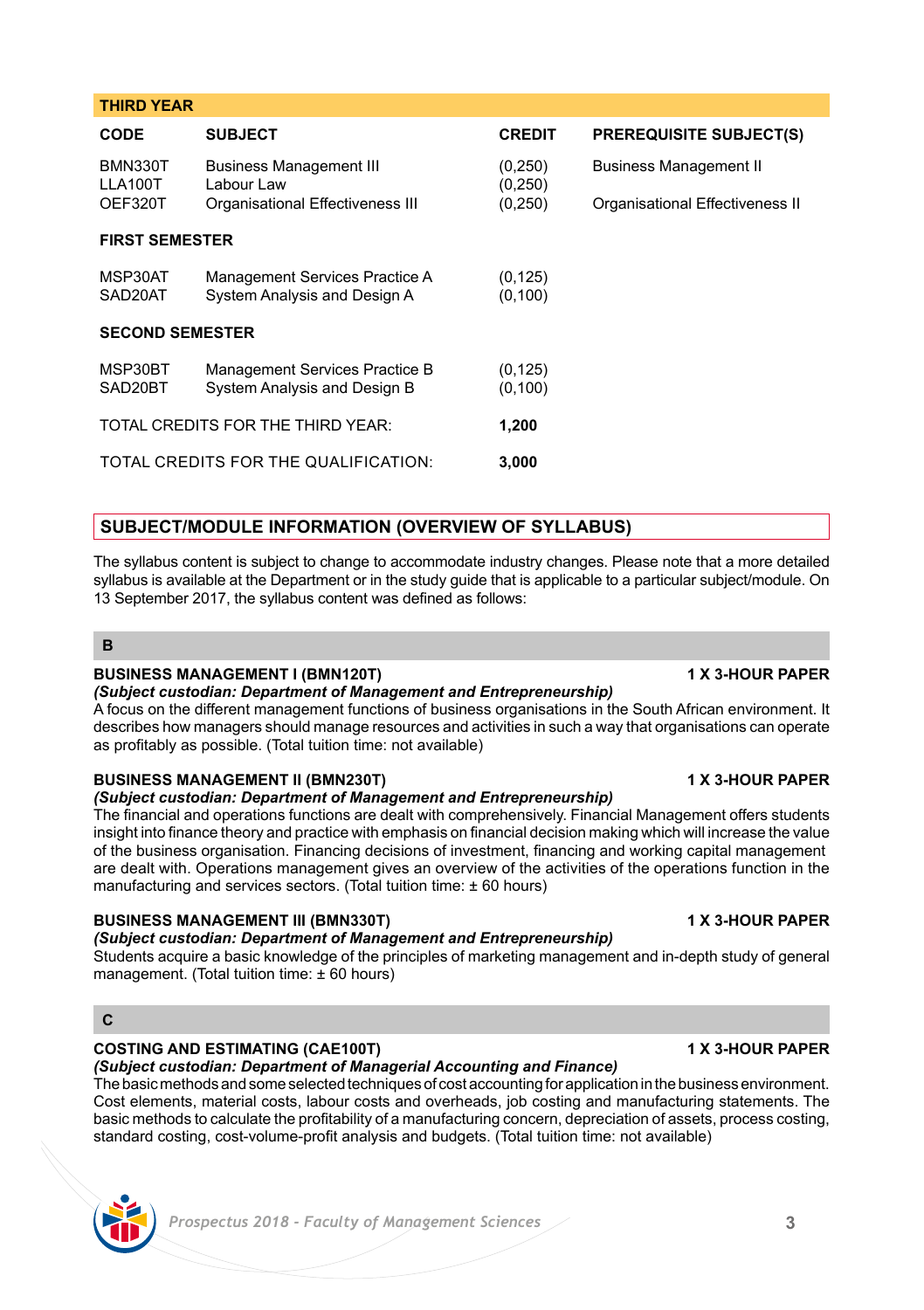# **ENGLISH (A LEVEL) (ENG120T) 1 X 3-HOUR PAPER**

## *(Subject custodian: Department of Applied Languages)*

Language acts of the individual (interpretation and analysis of messages, construction of effective messages, improving personal style, oral and body language, questioning and answering techniques). Theory, methods and principles of communication (defining communication and language dynamics, relationship between speaker and listener, principles of effective communication in business, style, register and language techniques, verbal and non-verbal communication, appeal and persuasion). Language acts in industry (communication structures, formulating messages for various purposes and selecting appropriate media, language in problemsolving and decision-making, group communication: written and oral, client and customer relations: written and oral messages, language and media). Language acts in the larger group and society (language and media, intercultural communication, visual codes, graphics and statistics, stereotypes in society, public communication). (Total tuition time: ± 90 hours)

# **END-USER COMPUTING IA (EUC10AT) CONTINUOUS ASSESSMENT**

*(Subject custodian: End User Computing Unit)*

Students have to acquire theoretical knowledge (computing fundamentals) and practical skills as end-users in operating systems and MS Office Suite applications (MS Word, MS Excel and MS PowerPoint) on an introductory level. Students will do online and computer-based tests. The modules are mapped with SAQA and IC3 Essential Skills for Digital Literacy (international certification). (Total tuition time: ± 40 hours)

# **END-USER COMPUTING IB (EUC10BT) CONTINUOUS ASSESSMENT**

### *(Subject custodian: End User Computing Unit)*

Students have to acquire practical skills as end-users in MS Office Suite applications (MS Excel Intermediate and MS Access Essentials), graphic design and dealing with the Internet, networks and how to search for information. Students will do online and computer-based tests. The modules are mapped with SAQA and IC3 Essential Skills for Digital Literacy (international certification). (Total tuition time: ± 30 hours)

**L**

# **LABOUR LAW (LLA100T) 1 X 3-HOUR PAPER**

## *(Subject custodian: Department of Law)*

Introduction to Law. Common Law. Basic Conditions of Employment Act, 1997 (Act No. 75 of 1997), the Employment Equity Act, 1998 (Act No. 55 of 1998), Unemployment Insurance Act, 2001 (Act No. 63 of 2001), Compensation for Occupational Injuries and Diseases Act, 1993 (Act No. 13 of 1993), Occupational Health and Safety Act, 1993 (Act No. 85 of 1993); and the Skills Development Act, 1998 (Act No. 97 of 1998). A detailed discussion on the Labour Relations which includes freedom of association, organisational rights, collective bargaining overview of dispute resolution, dismissals and strikes. (Total tuition time: ± 60 hours)

# **M**

# **MANAGEMENT SERVICES PRACTICE A (MSP30AT) 1 X 3-HOUR PAPER**

# *(Subject custodian: Department of Operations Management)*

Project management, computer application, productivity accounting and practical projects. (Total tuition time:  $±$  48 hours)

## **MANAGEMENT SERVICES PRACTICE B (MSP30BT) WORK-INTEGRATED LEARNING**

*(Subject custodian: Department of Operations Management)*

Industry-related training as determined by commerce, industry and the University. (No formal tuition)

# **O**

# **OPERATIONAL RESEARCH (ORS310B) 1 X 3-HOUR PAPER**

*(Subject custodian: Department of Operations Management)*

Linear programming, distribution and assignment problems and network models. Project scheduling, decision theory forecasting queuing models, simulation, inventory control, game theory and simplex method. Practical applications in a management sciences package. (Total tuition time: ± 96 hours)

# *Prospectus 2018 - Faculty of Management Sciences* **4**